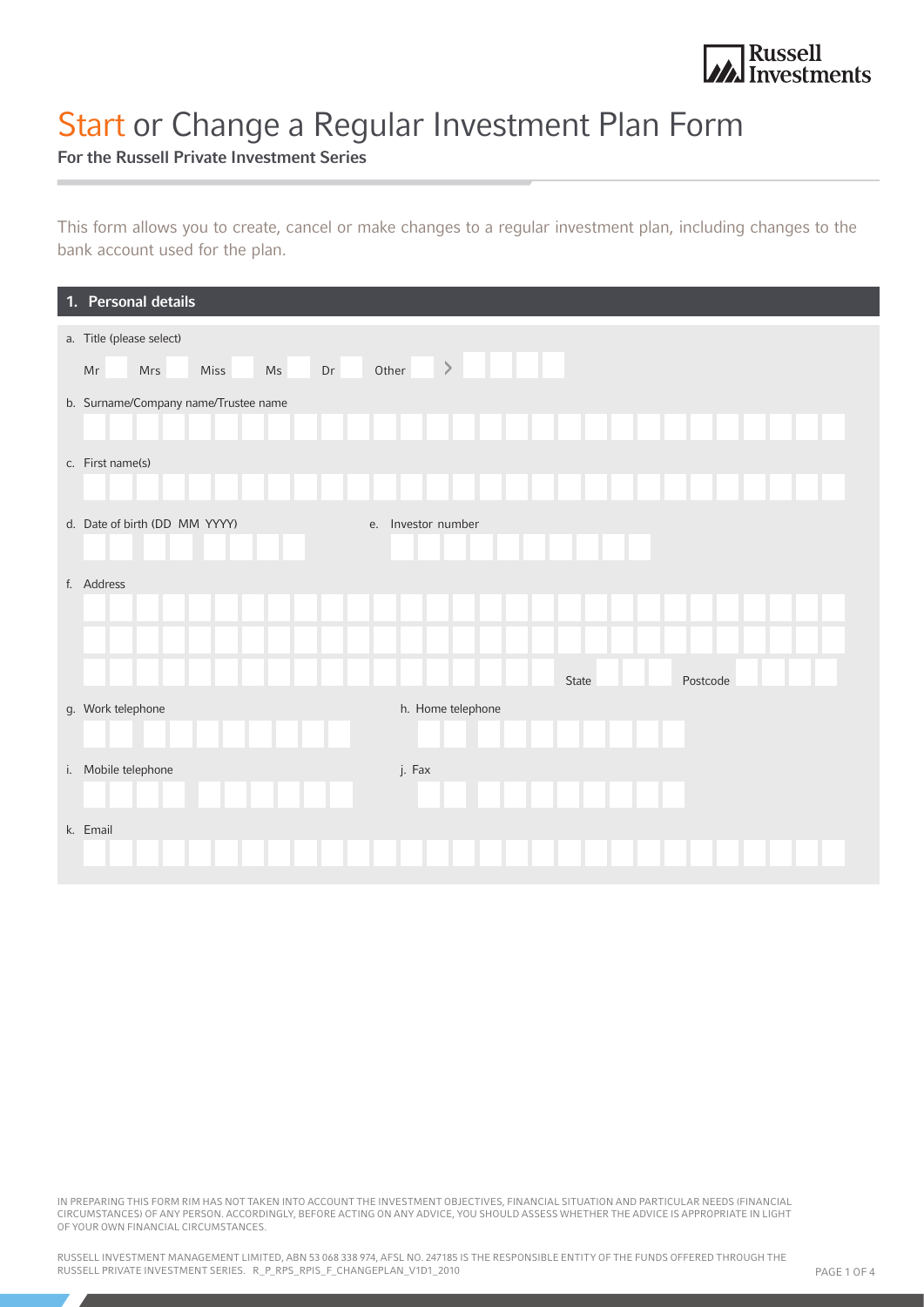# 2. Direct debit amount and Funds selected

Tick this box if there are NO changes to your regular investment plan amount.

Details completed in this section will replace any regular investment plan already in place. Please indicate the monthly amount you would like to invest in each Fund, and the total monthly amount to be deducted from your bank account. Please note that the minimum investment per Fund is \$500 and that you can only set up the regular investment plan for Funds in which you currently hold units.

|              | <b>Russell Investments Diversified Funds</b>                        | Investment Amount (per month) |     |  |
|--------------|---------------------------------------------------------------------|-------------------------------|-----|--|
| <b>FR126</b> | Russell Investments Conservative Fund                               | $\zeta$                       | .00 |  |
| <b>FR125</b> | Russell Investments Diversified 50 Fund                             | \$                            | .00 |  |
| <b>FR128</b> | Russell Investments Balanced Fund                                   | \$                            | .00 |  |
| <b>FR127</b> | <b>Russell Investments Growth Fund</b>                              | $\zeta$                       | .00 |  |
| <b>FR129</b> | Russell Investments High Growth Fund                                | \$                            | .00 |  |
|              | Russell Investments Sector Funds - Australian Sectors               |                               |     |  |
| <b>FR223</b> | Russell Investments Australian Floating Rate Fund                   | $\zeta$                       | .00 |  |
| FR262        | Russell Investments Australian Bond Fund                            | \$                            | .00 |  |
| <b>FR276</b> | Russell Investments Australian Bond Income Fund                     | $\zeta$                       | .00 |  |
| <b>FR119</b> | Russell Investments Australian Shares Fund                          | \$                            | .00 |  |
| <b>FR120</b> | Russell Investments Australian Opportunities Fund                   | $\zeta$                       | .00 |  |
|              | Russell Investments Sector Funds - International Sectors            |                               |     |  |
| <b>FR123</b> | Russell Investments International Property Securities Fund - Hedged | $\zeta$                       | .00 |  |
| FR263        | Russell Investments Global Listed Infrastructure Fund - Hedged      | \$                            | .00 |  |
| <b>FR121</b> | Russell Investments International Shares Fund                       | $\zeta$                       | .00 |  |
| <b>FR122</b> | Russell Investments International Shares Fund - \$A Hedged          | $\zeta$                       | .00 |  |
| <b>FR124</b> | Russell Investments Global Opportunities Fund                       | $\zeta$                       | .00 |  |
| FR253        | Russell Investments Global Opportunities Fund - \$A Hedged          | \$                            | .00 |  |
| <b>FR225</b> | Russell Investments Emerging Markets Fund                           | $\zeta$                       | .00 |  |
|              | Total investment amount per month                                   | $\zeta$                       | .00 |  |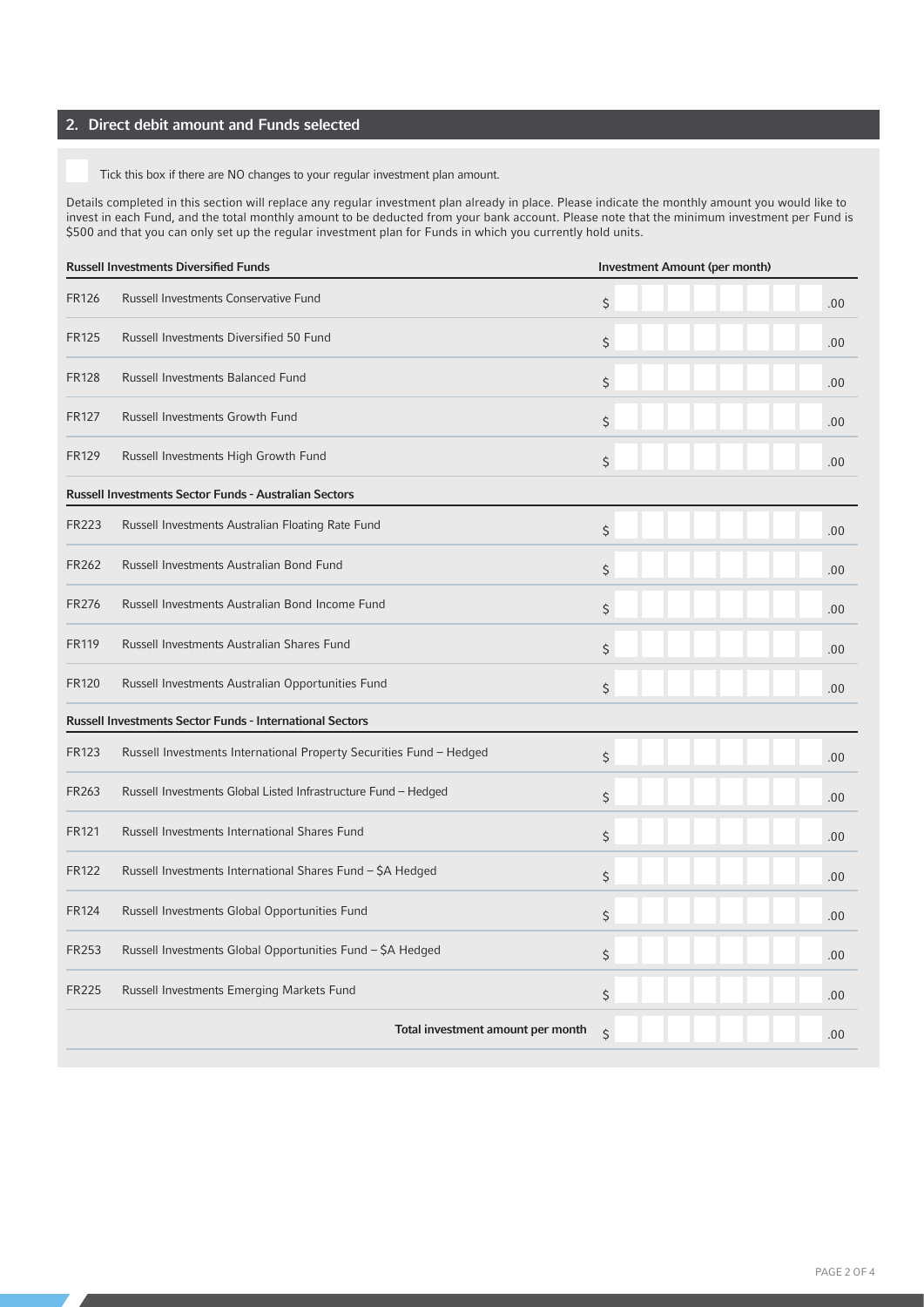## 3. New account details

| Tick this box if there are NO changes to the nominated bank account used for your regular investment plan. |                |       |          |
|------------------------------------------------------------------------------------------------------------|----------------|-------|----------|
| Name of financial institution:                                                                             |                |       |          |
|                                                                                                            |                |       |          |
| Name of account holder:                                                                                    |                |       |          |
|                                                                                                            |                |       |          |
|                                                                                                            |                |       |          |
| <b>BSB</b> number:                                                                                         | Account number |       |          |
|                                                                                                            |                |       |          |
| Address of bank or financial institution                                                                   |                |       |          |
|                                                                                                            |                |       |          |
|                                                                                                            |                |       |          |
|                                                                                                            |                | State | Postcode |

### 4. Cancel Regular Investment Plan

Tick this box if you would like to cancel your regular investment plan.

#### 5. Declaration and signature

Œ Please note that if your Russell Private Investment Series account is a joint account, all signatories must sign unless single signatory consent has been provided.

The nominated account will be used to debit the total investment amount per month (except to the extent that you nominate to cancel your regular investment plan).

I/We request you, Russell Investment Management Limited ABN 53 068 338 974 (RIM) until further notice in writing, to debit my/our account described above through the direct debit system. I/We understand and acknowledge that:

- 1. My/Our nominated financial institution may in its absolute discretion decide the order of priority of payment of it of any moneys pursuant to this request or any authority or mandate.
- 2. The financial institution may, in it absolute discretion, at any time by prior notice in writing to me/us, terminate this request as to future debits.
- 3. RIM may, by prior notice in writing to me within 14 days, vary the timing of future debits.
- 4. I/We can modify or defer this regular Direct Debit Request at any time by giving RIM 14 days notice in writing.
- 5. I/We can stop or cancel the regular Direct Debit Request at any time by giving RIM 14 days notice in writing. I/We need to do this by the sixth day of the month for cancellation to take effect in that month.
- 6. If at any time I/we feel that a direct debit against my/our account in is inappropriate or wrong it is my/our responsibility to notify RIM as soon as possible.
- 7. Direct debiting through the Bulk Electronic Clearing System (BECS) is not available on all accounts. I/We can check my/our account details against a regular statement or check with the financial institution as to whether I/we can request a direct debit from my account.
- 8. It is my/our responsibility to ensure that there are sufficient cleared funds in my/our nominated account to honour the Direct Debit Request. RIM will give me 14 days notice if it intends to cancel my/our Direct Debit Request. RIM may also charge the cost of dishonoured direct debits against my/our account.
- 9. RIM may need to pass on details of my/our direct debit request to its sponsor bank in BECS to assist with the checking of any incorrect or wrongful debits.